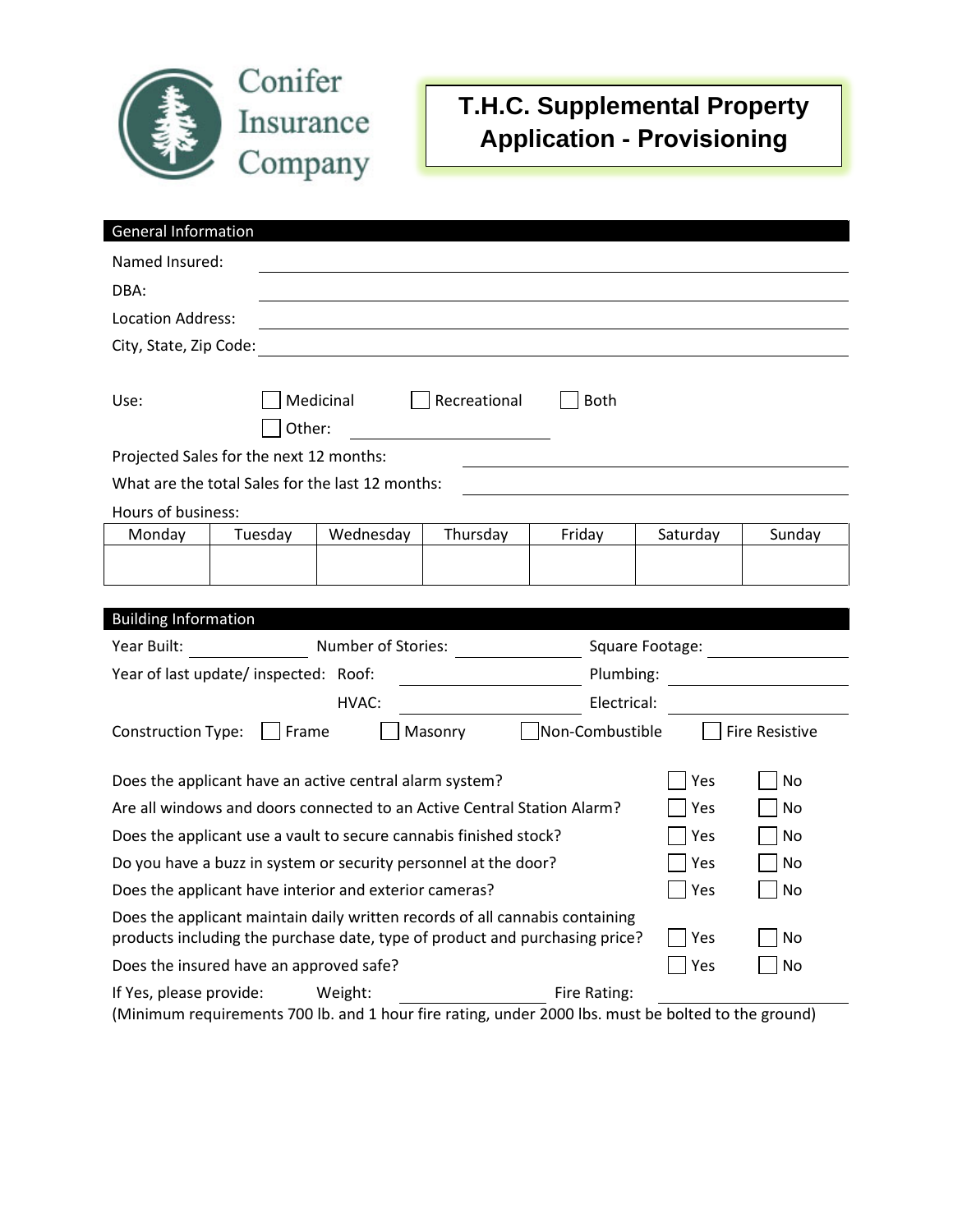I warrant the following to be true and I understand no coverage will be afforded by this policy for theft unless the following items are strictly adhered to:

- 1. During non-business hours, all "finished stock" on the premises must be kept in one of the following:
	- a. A locked 700 pound or greater safe which is bolted to the floor.
	- b. A locked Underwriter's Laboratory rated TI-15 safe or greater.
	- c. A locked one (1) ton or greater safe.
- 2. An operating and functional central station burglar alarm system must be installed at the premises which have contacts on all windows and doors that open to the outside. The alarm must have contacts on all windows and doors adjacent to common stairways and/ or hallways. Furthermore, the alarm must have functioning motion detectors which cover all rooms at the premises. This burglar alarm must be turned on and fully operational during non-business hours.
- 3. During business hours, all stock not on display for sale will be kept in a locked safe with the requirements as during non-business hours.
- 4. The insured must keep written records of all purchases of stock, including receipts when available, which includes the date of purchase, type(s) of stock purchased and purchase price. In the event of a stock claim, adjustment will be based on documented records. A copy of this record is to be kept at an offsite location.

| <b>Applicant Signature</b>                                                                         |           |            |               | Date       |          |      |  |  |
|----------------------------------------------------------------------------------------------------|-----------|------------|---------------|------------|----------|------|--|--|
|                                                                                                    |           |            |               |            |          |      |  |  |
| <b>Property Coverage and Endorsements</b>                                                          |           |            |               |            |          |      |  |  |
| <b>Optional Deductibles:</b>                                                                       | \$1,000   | \$2,500    |               | \$5,000    | \$10,000 |      |  |  |
| Valuation:                                                                                         | <b>RC</b> | <b>ACV</b> | <b>RFC</b>    |            |          |      |  |  |
| <b>Building Coverage:</b>                                                                          | \$        |            | Co-Insurance: | 80%        | 90%      | 100% |  |  |
| <b>Business Personal Property:</b>                                                                 | $\zeta$   |            | Co-Insurance: | 80%        | 90%      | 100% |  |  |
| Improvements & Betterments:                                                                        | \$        |            |               |            |          |      |  |  |
| <b>Business Income:</b>                                                                            | \$        |            | Co-Insurance: | 25%        | 50%      | 100% |  |  |
| <b>Finished Stock:</b>                                                                             | \$        |            |               |            |          |      |  |  |
|                                                                                                    |           |            |               |            |          |      |  |  |
| <b>Cultivation Questions</b>                                                                       |           |            |               |            |          |      |  |  |
| Does the applicant occupy the entire building?<br>1.                                               |           |            |               | <b>Yes</b> |          | No   |  |  |
| If No, please describe security measures to avoid unauthorized entry from other areas of building: |           |            |               |            |          |      |  |  |
|                                                                                                    |           |            |               |            |          |      |  |  |
|                                                                                                    |           |            |               |            |          |      |  |  |

2. What percentage of total stock is on display during business hours?